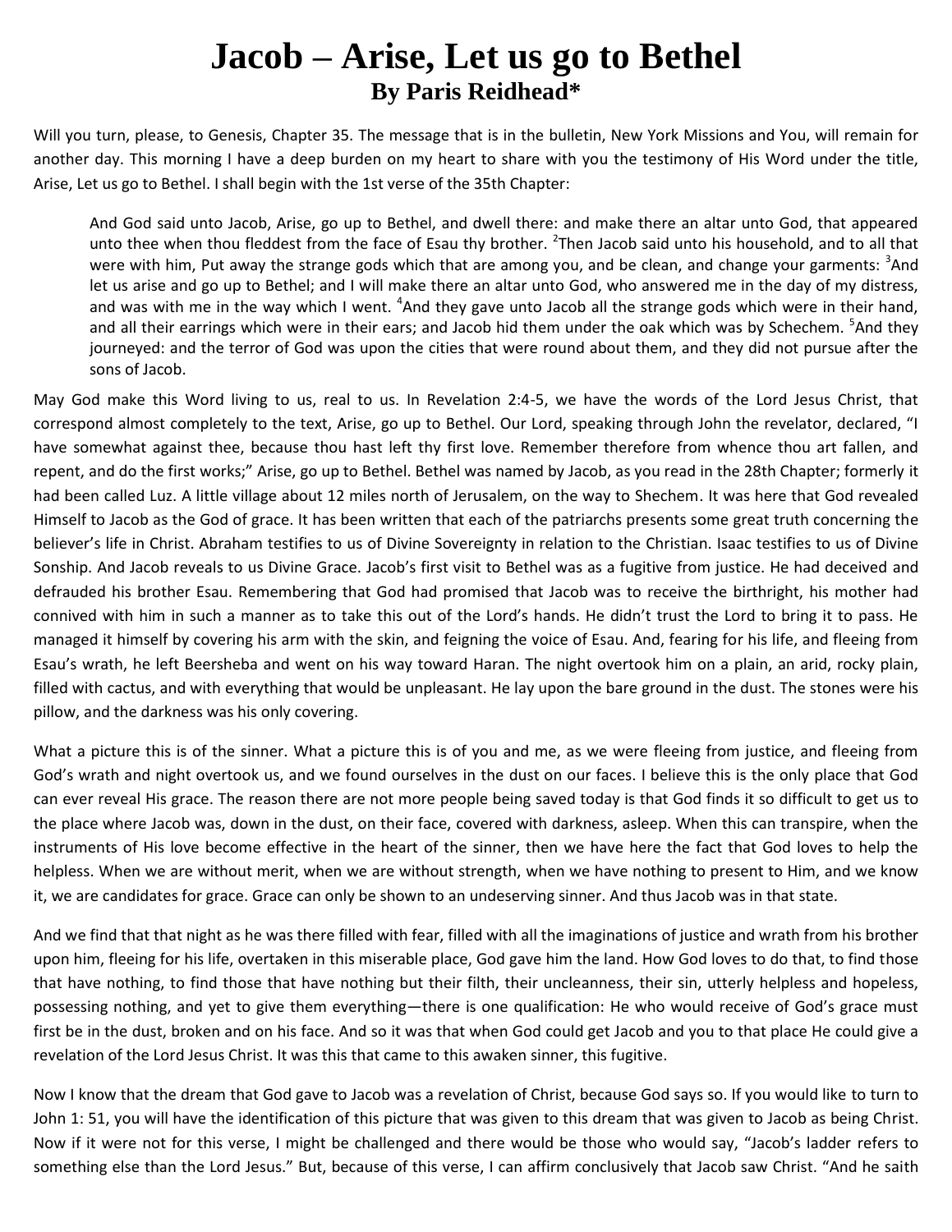unto him, Verily, Verily I say unto you, hereafter ye shall see Heaven open and the angels of God ascending and descending upon the Son of Man." The Lord Jesus Christ Himself is the One who spanned the infinite distance between earth and heaven. There was no one else that could make a way over the great, open, yawning mouth of hell, and God's wrath and judgment and justice but the Son of God. Our Lord Jesus Himself became the Way. He is the ladder. "The angels were ascending and descending upon the Son of God." "He is the way, the truth and the Life," and in this form Jacob had a revelation of Christ. (John 14:6) And I see also that Jacob's reaction was one of faith. For if you would turn to Genesis the 28th Chapter, the 17th verse, you will discover how he responded, "Jacob awakened out of his sleep and said, 'Surely the Lord is in this place and I knew it not.' And he was afraid." There is that wholesome work of fear without which no man shall come to see the Lord. For the first operation of the Holy Ghost is as the Spirit of bondage again to fear; for having seen the Lord and beheld Him, he was afraid, and rightfully so. He cried, "How dreadful is this place! This is none other than the House of God, and this is the gate of heaven." (Gen. 28:17) He recognized that only God could meet the need of his heart, and that God had vouchsafed to him a revelation of himself. So he worshipped God.

He rose up early in the morning, and took the stone upon which he had laid his head, and poured oil upon the top of it as an act of worship. But in addition to this, he vowed a vow. For you will find that he said, "If God will be with me, and will keep me in the way that I go, and will give me bread to eat and raiment to put on so that I can come again to my father's house in peace, then the Lord shall be my God." (Gen. 28:20,21)

And this corresponds with what the Apostle Paul said in Romans 10:9, "If thou shalt confess with thy mouth Jesus to be Lord, and believe in thine heart that God hath raised Him from the dead, thou shalt be saved." And he confessed with his mouth that the Lord - to be God, Jesus, this One whom he say, Jehovah, would now become his God. And the evidence of faith being exercised here is seen in the change of name. Luz means departure, or separation. And what would be more appropriate for Jacob to spend the night in the place named, Departure, named separation, for certainly he was separated from his family because of his crime, and he was separated from God. But the place of separation became the place of reconciliation because God was there, and it was changed from Luz, separation, to Bethel, the House of God. And where God may have found you, fleeing sinner, as you in revolt against Him were pursuing your own way, and there He revealed Himself to cause you to fear and revealed His Son to cause you to be saved, and turned your heart to Him that you worshipped Him, and received Him as Lord and as God, He changed the place of separation, Luz, into the place of fellowship, the House of God.

And this is where he ought to have stayed. He should never have left this place. God had revealed Himself, and God was enough. But like you, the day after you came to know the Lord Jesus, perhaps your heart was filled with fear of the pursuit of someone, and consequently you will understand how upon awakening in the morning as act of worship he forgot that this One who revealed Himself to him was sufficient to protect him, and to provide his birthright. And so we find even after this revelation he continues to flee in rebellion. You follow him as he arrived at Padanaram. And there he had this meeting with Rachel, far more than coincidence. It was a meeting that undoubtedly God had arranged. He fell in love with Rachel, and sought her, and gave himself for service to Laban in order that he might somehow purchase and procure this woman to be his wife.

You recall that God allowed this one, still a fugitive from the place of blessing, though he had trusted in Christ, you discover that he learned some lessons. For chickens do come home to roost and this one whose name was Jacob, deceiver, was twice deceived by Laban in regard to his wages. In Hebrews Chapter 2, verse 2 we have it: "Every transgression and disobedience receives a just recompense of reward." And so those 20 years that he spent in Padanaram were instrumental in bringing Jacob face to face with some of the Providential judgment of God. But there had to be a time when he returned. He was unsatisfied. O yes, he had his wives and his children. He had his great herds and flocks. He had wealth beyond that which Isaac could have given him had he stayed to claim the birthright. And now he must go back, because back there he had a taste of God. Back there something happened to him. And now he's been estranged and lonely, and there is nothing to satisfy, and even though back there is Esau, Jacob has to go, because sometime in the past he drank of a cup of revelation of God, and now he knows that the insatiable desire of his heart cannot be satisfied with wives and children, with flocks and herds. He must have God. And though Laban entreats him. And whenever anyone will arise and go back to his father's house, there will be Labans to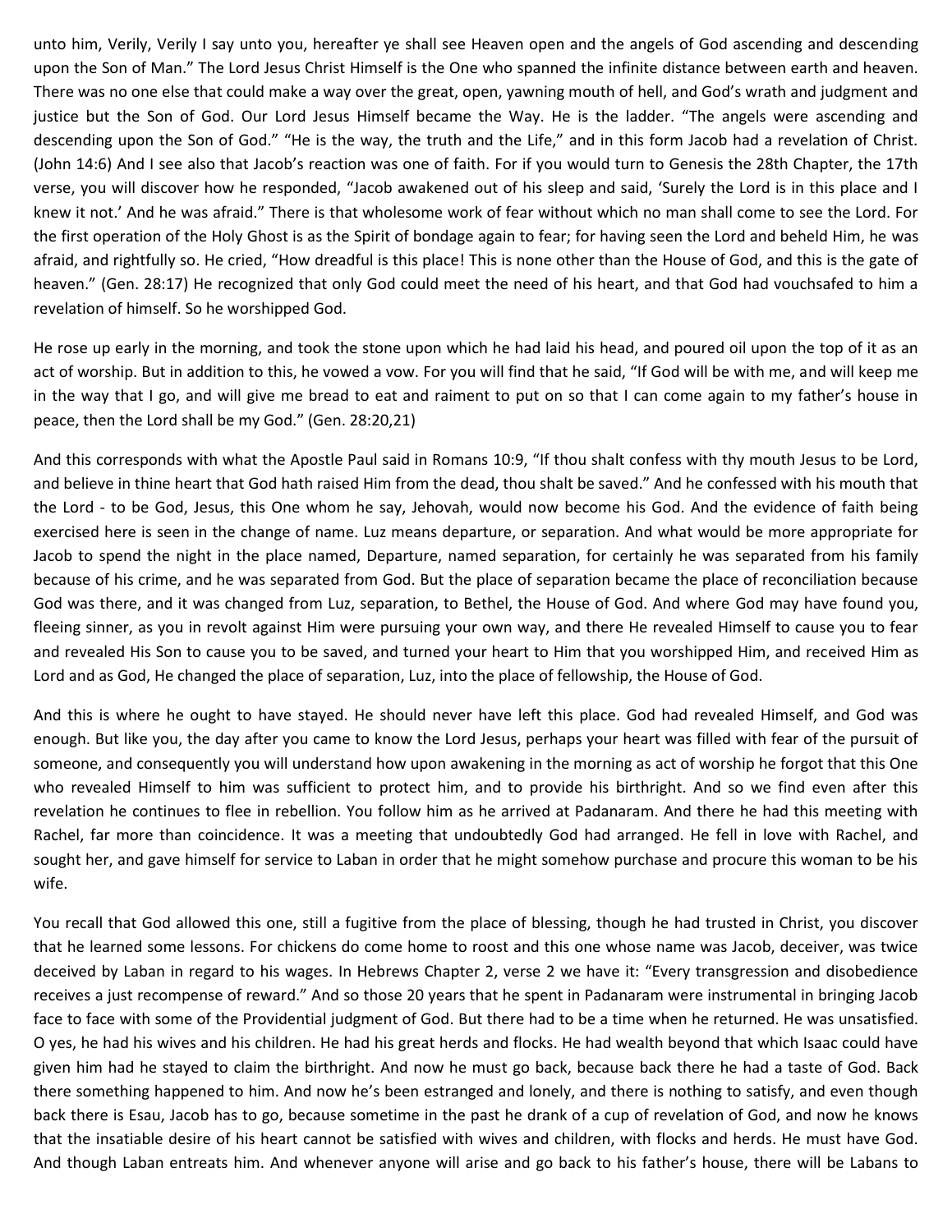persuade him to stay. For they profit from the believer's shame. And consequently, Laban pled with him to stay, saying, I have been blessed because of you. But Jacob had to return.

You recall that even here he was unwilling to trust the God of his father, and so he waited until Laban was three days away with his herd, and then quietly he slipped away, taking his family and his herds with him. And then on the way he knew he must meet Esau. What preparation he engaged in, how careful he was. You recall how he said, You take these gifts, lavish gifts that he would present to his brother. For he feared for his life. The servants went over the brook and on their way until they saw Esau coming with four hundred men, and the word had gotten out in the area that Esau with his men was out. And so the servants came back. Jacob's heart was filled with fear, for he was running though no man pursued him. His conscience was filled with guilt. Yet not a moment's rest or peace. Yet he knew he must go on. And so after he tried scheming, and after he had tried planning, he tried everything else, there came a time when he had to pray. And so, as you find here in this 32 chapter, Jacob's prayer. You find the first recorded prayer in the Bible. No other prayer has been recorded in completeness. And you hear him cry, "O God of my father, Abraham, and God of my father, Isaac" (he is claiming covenant relationship). He is identifying himself with his father. He is identifying himself with the covenant that God made with Abraham and with Isaac, and so it is, dear heart, when you would return to your father's house, you must remember the covenant, a covenant that God made with His Son, that God for the sake of our Lord Jesus Christ could be merciful and gracious to repentant, broken hearts; and so he claimed a covenant relationship. Then he cast himself upon the sure Word of the Lord, the Lord which said unto me. The Lord which said unto me. Ultimately, all faith has to rest on the Word of God. And so we find that Jacob has not only claimed covenant relationship with God, but he has put beneath his petition the sure, unchanging Word of God. He said, "The Lord which said unto me, Return unto the country and to thy kindred, and I will deal well with thee." (Gen. 32:9) This is faith, when your heart leaps out over the abyss of the impossible, with nothing under you but the Word of God. Him that cometh to God must believe that God keeps His Word, and this we find Jacob doing.

Then we find that he fully acknowledges his own unworthiness, and his own sin. "I am not worthy of the least of all the mercies, and of all the truth that Thou hast shown unto Thy servant." (Gen. 32:10) Here is a man that is prepared in some measure at least to admit and acknowledge and confess his sin. "I am unworthy." But this prayer is not complete until you come to this last portion where Jacob begins to see that the only true and proper motive for answered prayer is the glory of God. "Deliver me, I pray Thee, from the hand of my brother, from the hand of Esau, for I fear him lest he will come and smite me and the mother with the children, and Thou sayst, I will surely do thee good, and make thy seed as the sand of the sea which cannot be numbered for multitudes." (Gen. 32:11,12) And thus Jacob saw that the reason for the answer of prayer in protecting him was not the children's sake, the mother's sake, or his sake, but the glory of God who had promised. And therefore his prayer has now come to the place where he said, "Do this for Thine own praise and for Thine own glory." And these ingredients must be in every prayer, if it is to be effectual. A prayer of repentance, a prayer of contrition, a prayer of return, covenant relationship, the sure Word of God, a confession and acknowledgement of guilt, and the only real reason for desire, expecting God to answer, is His glory. And thus we find him returning, as you must return, if since you came to first meet Him at your Bethel of forgiveness and pardon, you have gone astray into the world and into your own will and own way. This is the way of return. This is the way of pardon. This is the way of forgiveness.

Next we find Jacob at Peniel (in the 32 Chapter). Here in this, beginning with verse 24, "Jacob went over the brook Jabbok…and there wrestled a man with him until the breaking of the day. Jacob was left alone." My dear friend, we never truly see ourselves until we are alone with God. Oh, to what great lengths we will go to keep from this meeting with God, alone, when everyone has left us, just as he was left by his servants, by his family, by his wives, by his flocks, by his herds. He had nothing now on which he could rest, because Esau was quite capable of destroying it all. And so Jacob is alone. And it is when we are alone in that moment of encounter, that moment of solemnity, when our spirits face God that we discover that it doesn't matter what we think about ourselves, and it doesn't matter what others think about us. The only question that has any significance in that moment is, What does God think of us? And until we get alone we are really not interested. Most of our lives we spend in trying to cause ourselves to think well of ourselves in our own eyes, or in the eyes of others. But God in His great love for Jacob has crowded Jacob into a corner where he is alone with God. And I think the best thing that we could pray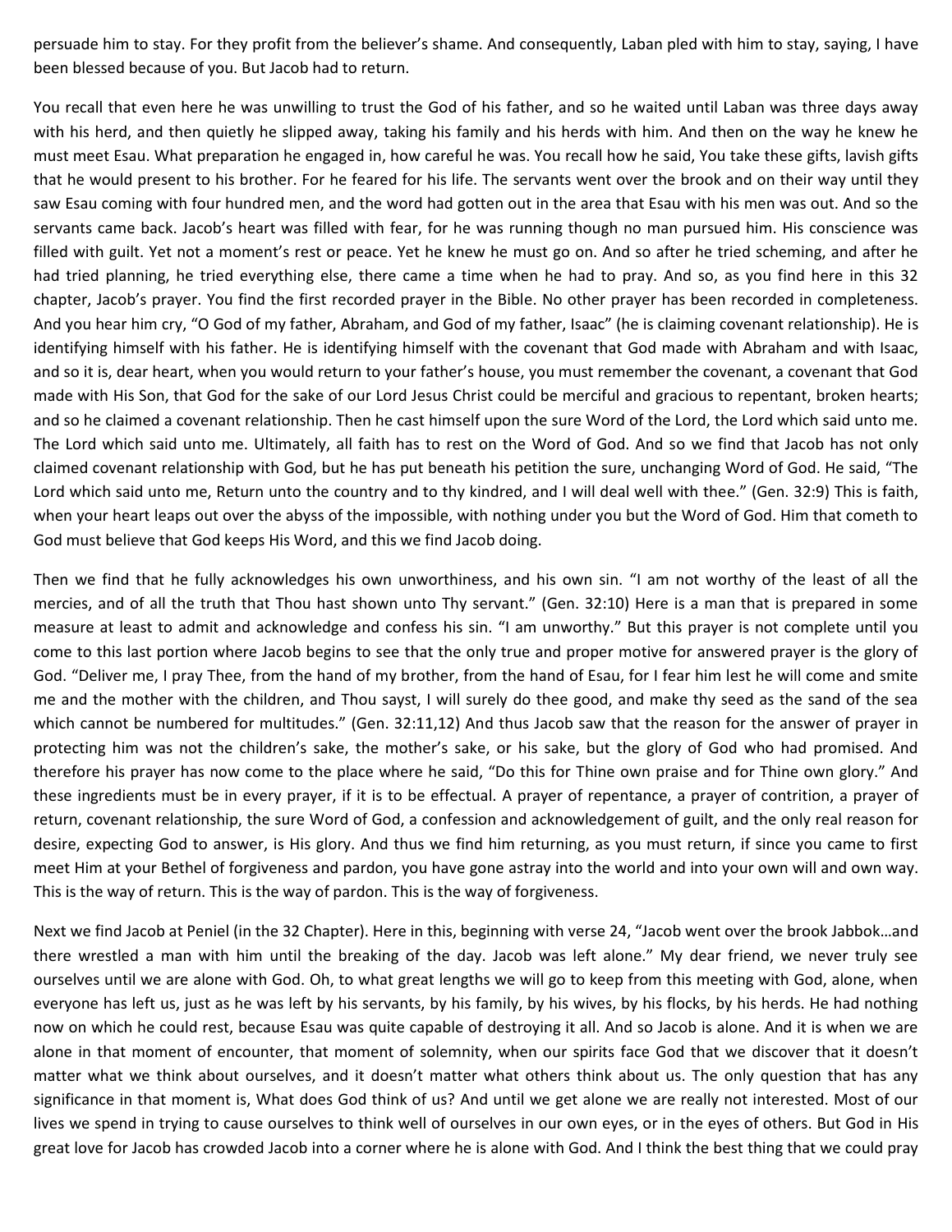is, O God, but me off from all support until I am alone with Thee, and see Thee and rightly see myself. And there it says, "A man wrestled with him."

My dear, we frequently think that this is intercessory prayer, and Jacob is wrestling with the man. But this isn't what the text said. It didn't say Jacob wrestled with the man. It says, "The man wrestled with Jacob." This man was Jesus Christ; the very One he had seen in the vision of the ladder is now wrestling with him as the Angel of the Lord. I believe this is Christ in theophany. It is as though God were so desperately concerned about Jacob. It is as though this were Jacob's very last chance. And God can never again get this man into a corner where he will see himself. Why his name is deceiver, supplanter, and he has just been rolling out from all the pressure that God would put on him. But finally God loves him so much that He says, I will wrestle with him. And oh, how God has had to do that with you and with me, how he has had to wrestle with us to bring us to the place where we are prepared to allow Him to do with us what He wants to do. For you understand that Jacob was proud, and so are we. He had to yield to God before God could bless him. But Jacob stood his ground and defended himself, and sought to resist God in an effort to hinder God's effort to break him and to prepare him for blessing. But God loved him too much. God wanted to exalt him. God wanted to lift him to a royal life. God wanted to bless him with infinite blessing, beyond anything Laban could bestow. And Jacob was unwilling. And so God did the thing that He will have to do with all of us. He touched Jacob where Jacob was the strongest. He put His finger on his thigh, and this man that had been capable of fighting his own way, deceiving his brother, and wrestling with Laban, now has had all strength drained from him, and the cord of his strength is like the cord in the flame. It's gone. And there Jacob is. He is broken at last.

But oh, see the wisdom of this man. When he was broken he was wise enough to cling. God touched him where his strength lay. God broke him where his strength was, but Jacob had the wisdom that comes from the desperate. And he laid hold upon God, and he clung to God, realizing that "faithful are the wounds of a friend," and God never hurts us for the hurt's sake, but like a surgeon only to heal us. (Pro. 27:6) And God touched him, only that he could bring this man to the place where he could take blessing beyond anything that he could drive before him, anything that he could count or weigh. And so Jacob says, "I will not let thee go until Thou bless me." (Gen 32:26) And it is my conviction, dear heart, that many of you who have yearned for a life of victory, yearned for a life of the fullness of the Spirit, are still on the threshold of it, still on the other side of Jabbbok brook, because you have not taken hold of Him and said, O God, I am willing for you to wound me where wounds must come, but I will not let Thee go until Thou dost bless me. There is no easy way. The Cross always touches the dearest. He sent over his wives. He sent over his children. He sent over his herds. They can go easily, but now it is himself. Now it is his strength, and now the cross pierces. And Jacob wisely says, "I'll not let Thee go until Thou dost bless me."

And then God said to him, "What is your name? What is your name?" That is all He asked. What is your name? Oh, I can see this man. He turns his head. He does not want to tell Him his name, because he knew the name. He said, My name is Deceiver. My name is supplanter. My name is cheat. My name is mean. My name is crafty. "My name is Jacob." (Gen. 32:27) Oh, what a picture this is of the human heart, my heart, your heart. This is what God sees in us. This is that nature. This is what we are. This is why Paul said, "All that is in me I count but refuse. And I am in Christ." (Phil. 3:8) Because all you are and I am by nature is Jacob, and God can't bless Jacob. And so Jacob has to die, and God touches him that he might die. And he says, My name is crafty, and cheat, and mean, and supplanter, and deceiver. "My name is Jacob." And so are we. And when we come to the place where we know our name, know what we are, and we are willing, broken before the Lord, then we discover with Jacob that brokenness before brought blessing. And Jehovah said to him, "You are going to have a new name now. You are going to have a new name. And your new name is going to be Israel, a prince with God." (Gen. 32:28) Oh, he had wanted to be a prince. He had stolen the birthright. He had wanted to be a prince. He had acquired great wealth and influence. He wanted to be a prince. But he couldn't get it until God touched him and broke him, and then in the brokenness he clung to him and said, "I can't let Thee go until Thou dost bless me." And then God could touch him and say, "Your name is going to be Israel, a prince with God."

What happened? As I meditated upon this yesterday, my heart broke. As you see here in these last verses. In verse 30 and 31, "I have seen God face to face, and my life is preserved. And as he passed over Penuel the sun rose upon him." (Gen. 32:30,31 ) O my friend it's in the midnight of death when all is gone, but it is in the morning when the sun rises. What happens to us doesn't hurt us. It is what we do about it. And he wrestled and God touched him. And God touched the strong cord, and then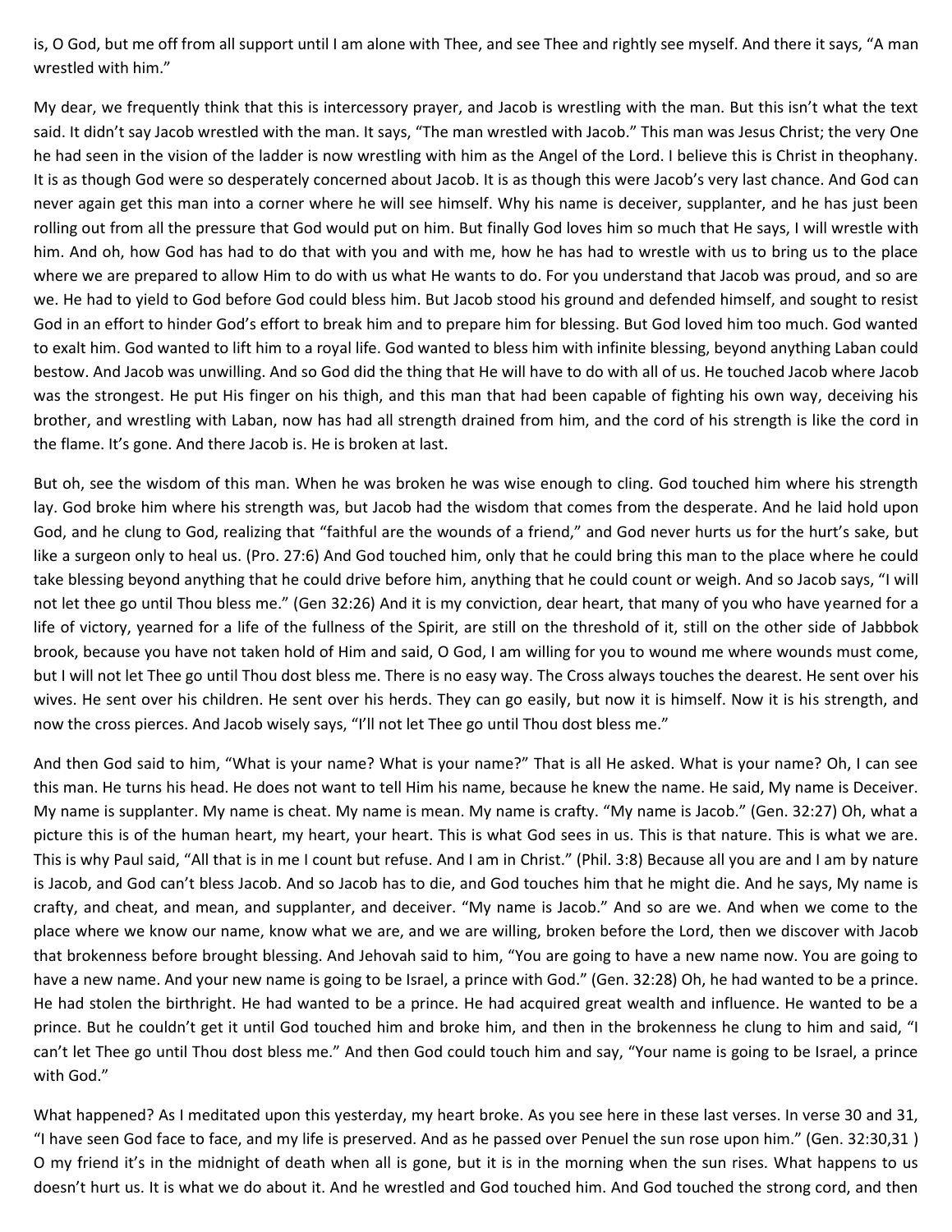in the next morning, he says, "the sun rose upon him." Blessing, joy, and peace, and release from the tyranny of his own heart, and deliverance from the bondage to himself; and the sun rose upon him.

O dear Christian heart, have you ever been willing to go down into death with Christ that you can come up in resurrection and have the sun rise upon you. The sun rose upon him. And he halted upon his thigh. And years later he makes his way down into Egypt. Here is Israel, a prince with God, halting upon his thigh, but he is a prince with God, and God broke that he might give, and God stripped that He might cover. And then we find that Jacob still has not had enough. Isn't it strange. He met God back there and he went into Haran, and he met God at Jabbok's brook, and what did he do. He told Esau the next day when he met him, Now Esau you go on over to Seir and I will come and join you there. And Esau went ahead and he turned and went up to Succoth, near Shechem.

Isn't it strange. And you know when you have died, and you say, O death has wrought in me. And then you say, I'll never be tempted again. You are going to be tempted the next day. And you will turn to Succoth, if you are like most of us. And he went up to Succoth, but oh the grief, oh the grief where he grieved God and deceived his brother, and so we find that when he went up and settled near Shechem, he had bought some land, began to mingle with the people, perhaps Mrs. Jacob said to him, Well you know it is nice, here our children can get an education, and they can keep up with the fashion and we are near all the things. And they stayed there until the sons of Shechem came out and saw Dinah his daughter. And Jacob's only daughter was ruined. Her happiness was gone and broken. And then out of vengeance Jacob's sons became assassins and murderers because Jacob had disobeyed God and gone up to Succoth.

And now how gracious is God. God ought to have let him go long before this. And God ought to have let you go long before this. And he ought to have let me go long before this. But you see in Jacob, God reveals His grace. He did not let him go. But he had to reap what he had sown. There is Dinah ruined, there's his children, murderers and assassins. And finally God gets through to him again, and so we find there in the 35th (chapter of Genesis) that "God came and said unto to Jacob, Arise and go up to Bethel." "Arise go up to Bethel." That is where he should have stayed, never should have left. But he went back to Haran and served Laban, and he has gone to Succoth and served his family. And now God says, Arise, go back where you started, go back to Bethel. Go back to Bethel. And God reminded him of his promise, the promise that Jacob had made to God that he had broken, for he said, I will serve you but he hadn't. And then God's Word reminded Jacob of God's promise to him which God had kept. I'll keep you. I will bless you. I will go before you. You brother won't hurt you. And then God's Word reproved him, because he has allowed idols to come into his house, the lust of the eye, the lust of the flesh, the pride of life. Jacob knew they were there. And even though he had made covenant that the Lord should be his God, he knew that his family had submitted to idolatry. But now something's happened. Everything had been broken. He is halting on his side. The cross' work. But it is not enough.

And so he says to his family, Bring all your idols. I have had enough. This is going to be a home where Jehovah reigns. We are finished now. You bring them. And they brought their earrings, and they brought their idols. And he buried them. There was not any way he could melt them down. There was not anything he could do with them. They had to get rid of them. The thing that grieved God.

And, my friend, if we are going to go back to Bethel, we have got to deal with everything that grieves God. We've got to take it and bury it just as he did.

And then he started out, and from the moment that he started out God's blessing was upon him, for we find that the people seeing Jacob go had terror fall upon their hearts. This man that had fled in terror from his brother and from Laban, meeting God, found that the people fled in terror from him. Oh, what a revelation this brings to our hearts as we find that from the moment he began to obey God, God began to bless. And so Jacob returned to Bethel, that miserable, arid, rocky place, but it was the place where in the dust and on the ground, God met him, And that is where He wants to bring us, back to Bethel.

And Jehovah appeared unto Jacob again. Oh, to think of it. Jehovah appeared. All this year he had the Word of Jehovah, but He had not appeared to him. He saw Him, the ladder. He met Him there by the Jabbok's brook, but now Jehovah appeared to him again. Think of it. All the years he spent at Haran were lost. For he had worked. He had worked hard. But he had not worked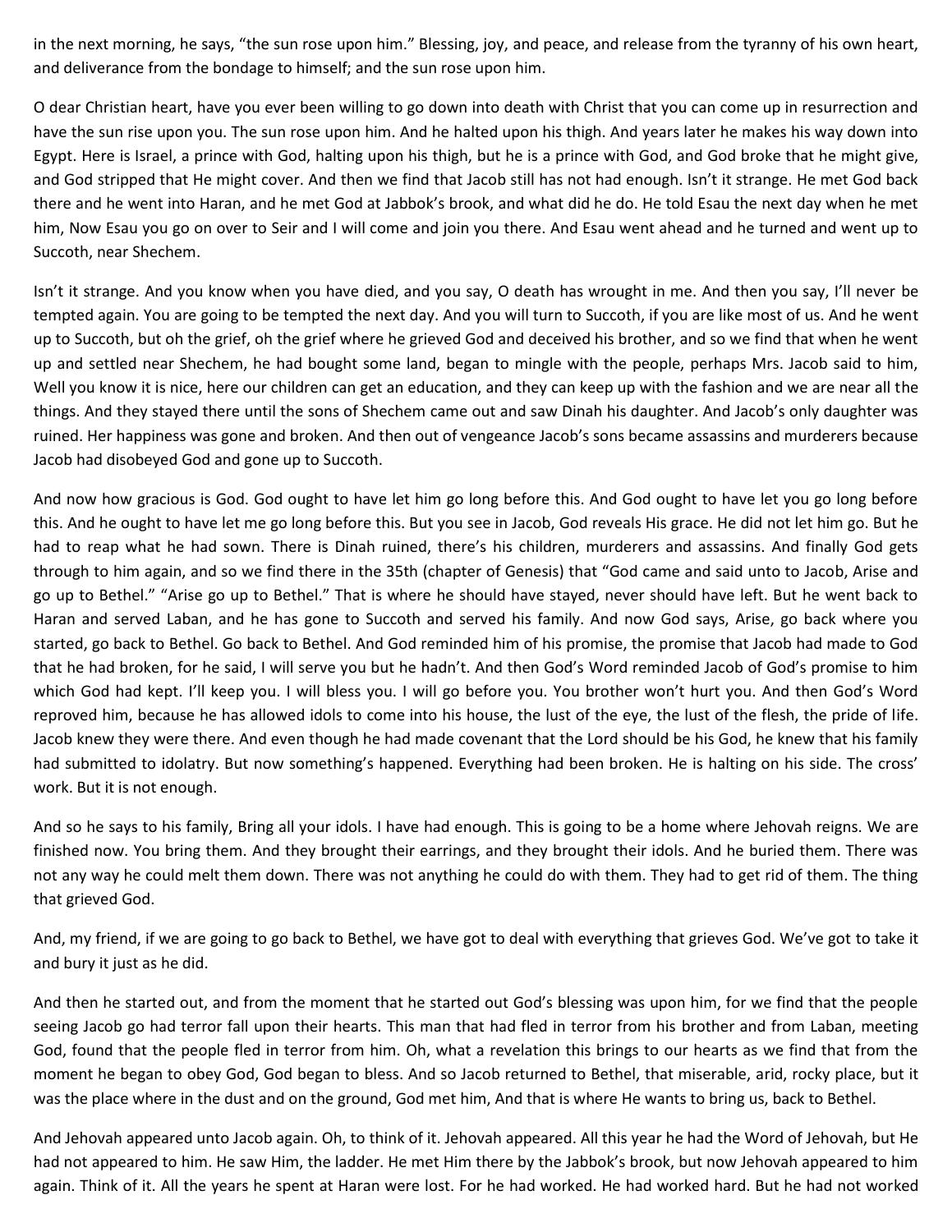for the right master. He had not worked in the right way. He had not worked for the right wages. And so almost twenty years over in Haran were lost, "wood, hay, stubble." (I Cor. 3:12) And then down at Succoth he had bought land, he had farmed, he had tilled, he had worked, but he had not worked under the right direction for the right reason. And it was just "wood, hay and stubble." If you read the eleventh chapter of Hebrews, the 29<sup>th</sup> verse, you discover that it said, And "by faith Israel crossed the Red Sea." And the next thing it says, "And by faith they conquered Jericho." (Gen. 29:30) And forty years in the wilderness are written over as meaningless, because they were not in faith. And so all the years of Jacob's life was just "wood, hay and stubble."

How much of your life is wood, hay, and stubble? Oh, you have worked. You have served. You have served the wrong master, the wrong direction, and the wrong wages. "Wood, hay, stubble." No result. Nothing to endure. But now he has come back. He is back, back to Bethel. And he takes the stones, and he builds the altar, and he bows before Jehovah, and he pours the oil out, and he has forgiveness, and he has pardon, for he has come back to the House of God. God hath revealed Himself. God has revealed Himself to him, and so he finds a new name, the name is El Shaddai, the God who is Enough. He was enough. He never need left Bethel. For God was enough to protect him from Esau. But he fled. He had to take matters in his own hand. He had to secure his own way. He had to pursue his own good. He had to be Jacob. But now he is Israel, and as Israel he finds that at Bethel God is El Shaddai. The rest wasn't necessary. All waste, all useless, futile. And so he discovers here in this 16th verse, "And they journeyed from Bethel; and there was but a little way to come to Ephrath:…" (Gen. 35:16) Bethel means the House of God, and Ephrath means the House of Bread. It is just a little way from the place of reconciliation. It is just a little way from the place of forgiveness. It is just a little way from the place of restored fellowship. It is just a little way from the place of pardon to the house of nourishment, to the house of satisfaction, to the house of strength. And he found that it was just a little way from Bethel to Ephrath. And he had been out there trying so hard to satisfy himself, and he couldn't.

O dear heart, today let us arise and go back to Bethel. There is nothing at Haran. There is nothing in Succoth. There is nothing but death at Jabbok Brook. Let us not stay there. Let us go back to Bethel. Back to the house of God, back to full fellowship with God, back to the joy you once knew, back to feed upon the bread of Ephrath. Arise, go up to Bethel and dwell there.

Shall we pray. Father, we are here before Thee, a company of eternity bound men and women. Jacobs all, not a one of us that can point a finger and say, He is Jacob. Jacobs all. We know our hearts. When we say with Paul, "In me and my flesh there dwelleth no good thing." (Rom. 7:18) O God, how laboriously we have sought prosperity and peace and princeship in Haran, pleasure in Succoth, all to no avail. God of Grace, Thou art wrestling with this people, wrestling with us, that Thou canst touch us and wound us, and break us, and bring us to the place of death, change our names as Thou hast changed hearts. We ask Thee, Lord, that everyone that has ever come to Bethel and known forgiveness and seen Jesus Christ as the ladder to Heaven, and has vowed to serve Him as Lord, and has changed the place from Luz to Bethel, from separation to the House of God, but have gone out to Haran, to Succoth. O God, stir our hearts, the desert, the distress, the heartache, the grief, the pain to us and Thee is too costly. Put into our hearts today a heavenly, holy longing to go back to Bethel, the place of forgiveness, pardon, cleansing, back to the place of bread, of Ephrath. Meet us, Lord, we wait before Thee. Here we are, Lord, beginning the 81st year of history of this church. We cannot serve Thee at Haran. It has got to be at Bethel. And Thou art El Shaddai. But Thou wilt only reveal Thyself as El Shaddai at Bethel and so we pray, dear God of Grace, that Thou wilt bring us back every one to Bethel. We hear Thee as Thou art calling to us, as Thou didst to him, Arise, go up to Bethel and dwell there. Go up to the place of brokenness, go up to the place of confession, go back to the place of beginning. Do your first works. And find that I have never changed. I have such rich blessing for you. Speak, heavenly Father. There is so much Thou dost want to do. Such blessings Thou dost want to give. O El Shaddai, El Shaddai, the God who is enough, come upon us and bring us back to Bethel.

With our heads bowed and our eyes closed…What are you going to do? Are you going to go back to Bethel? Have you found yourself out here somewhere? You know what I want you to do today, if you find God speaking to your heart get up where you are and go into Wilson Chapel and kneel and pray and God will meet you. Will you do it right now? Do it today, don't wait, go back to Bethel.

Let's stand in silent prayer.